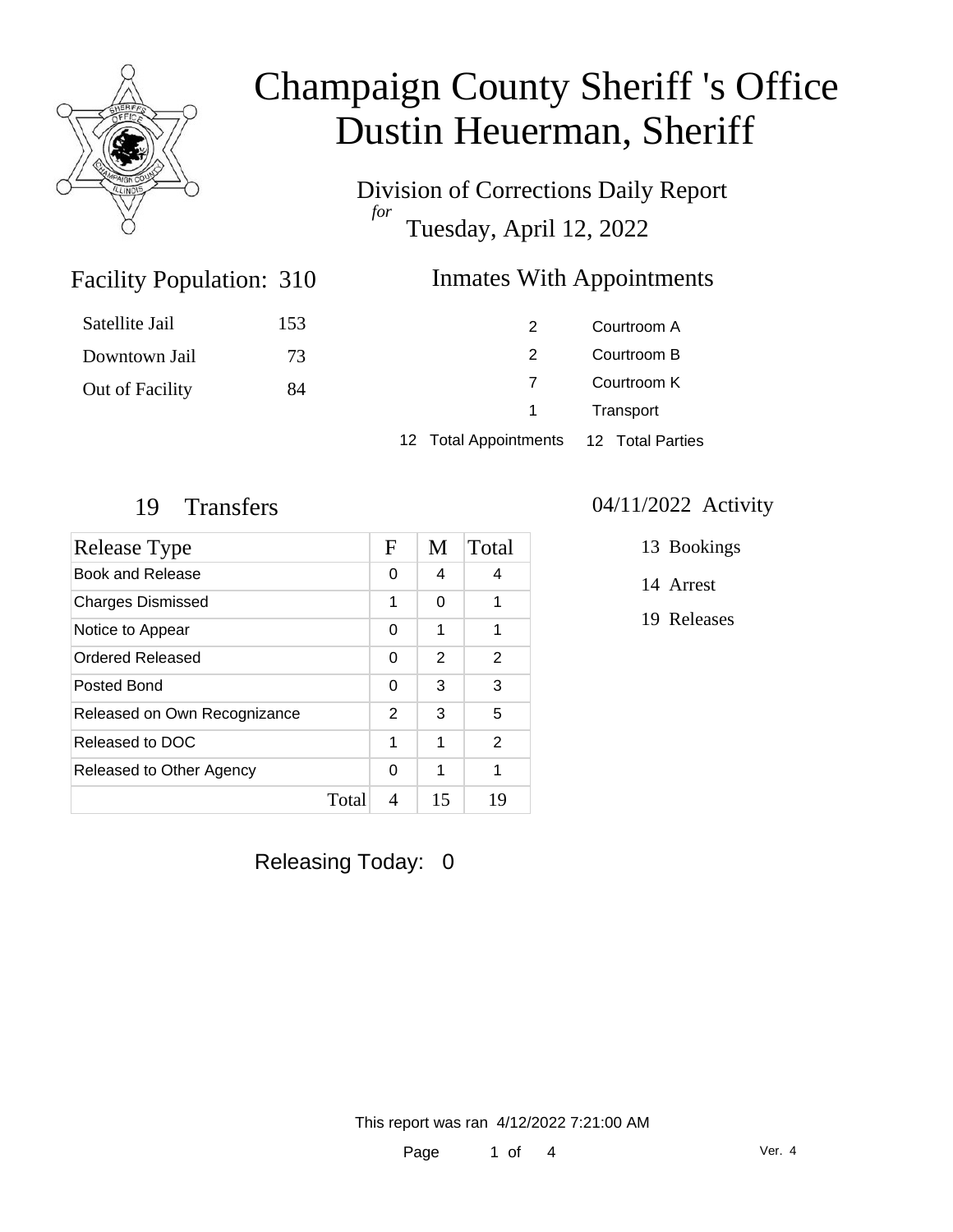

Division of Corrections Daily Report *for* Tuesday, April 12, 2022

#### Custody Status Count

- Electronic Home Dentention 14
	- Felony Arraignment 12
		- Felony Other 2
	- Felony Pre-Sentence 8
		- Felony Pre-Trial 223
	- Felony Pre-Trial DUI 6
	- Felony Sentenced CCSO 4
	- Felony Sentenced IDOC 24
		- Hold Other 2
		- Misdemeanor Pre-Trial 8
- Misdemeanor Sentenced CCSO 1
	- Petition to Revoke 1
	- Remanded to DHS 3
	- Traffic Arraignment 1
		- Traffic Pre-Trial 1
			- Total 310

This report was ran 4/12/2022 7:21:00 AM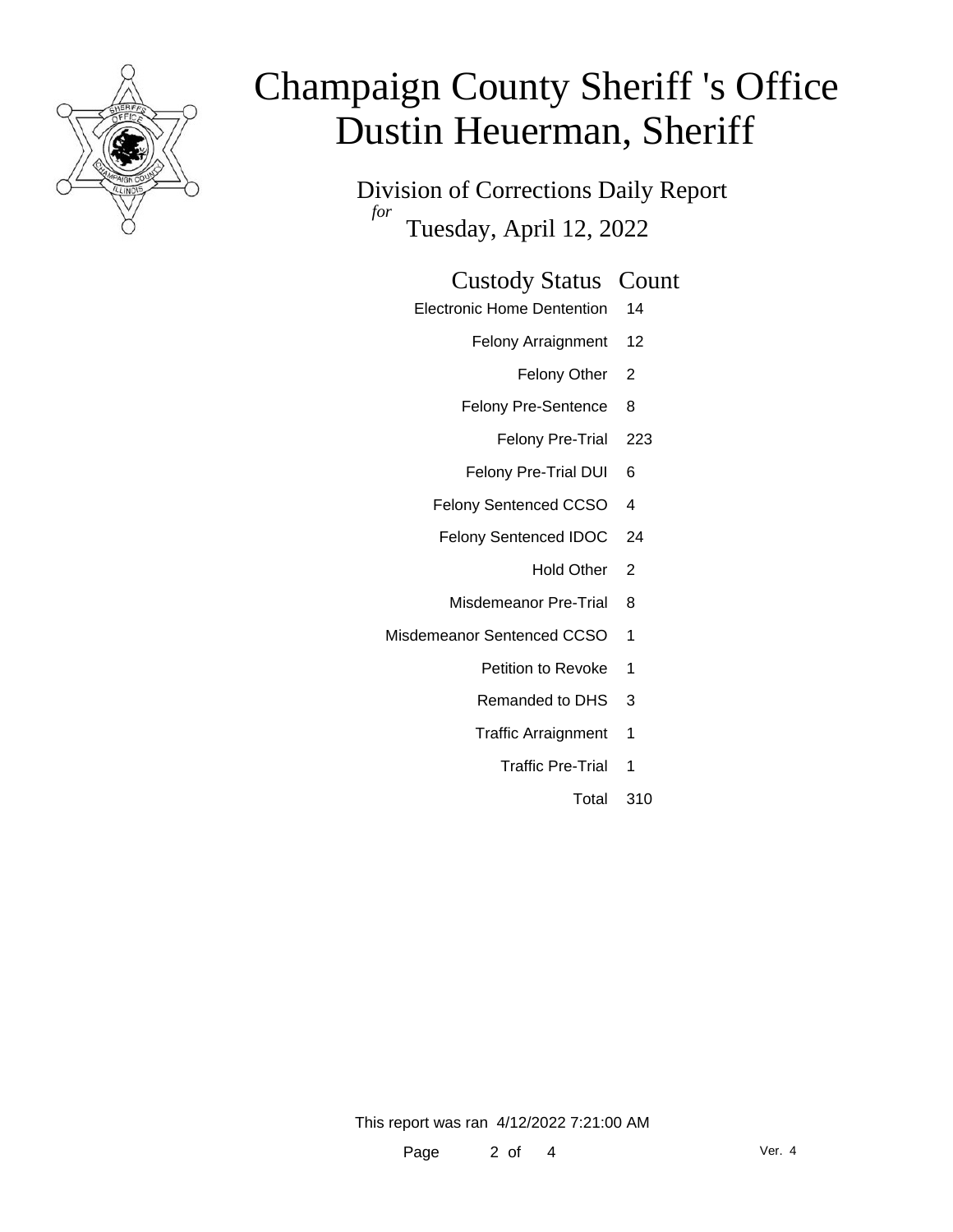

Division of Corrections Daily Report *for* Tuesday, April 12, 2022

### Inmates With Appointments

| Jailing Party Name             | Location    | Number of Records / Node |
|--------------------------------|-------------|--------------------------|
| ABBED, TAREK HEDAIR            | Courtroom A | 1 / Satellite Jail       |
| BENJAMIN, CLARENCE HAFIZ EL    | Courtroom K | 1 / Satellite Jail       |
| COLE, ERIC JOSE                | Courtroom A | 1 / Out of Facility      |
| DORRIS, KEMION DAETOCE         | Courtroom K | 1 / Out of Facility      |
| FENDERSON, NICHOLLETTE EARLINE | Courtroom K | 1 / Satellite Jail       |
| FONVILLE, TREVOY JERMAINE      | Courtroom B | 1 / Satellite Jail       |
| LATTIMORE, SHADON RAMOR        | Courtroom K | 1 / Satellite Jail       |
| MUHAMMAD, SABIR RAHIM          | Courtroom K | 1 / Satellite Jail       |
| NEWBILL, DEVONTRE LAMONT       | Transport   | 1 / Out of Facility      |
| PALMER, VICTORIA JOY           | Courtroom K | 1 / Satellite Jail       |
| PAYNE, LUTHER                  | Courtroom K | 1 / Satellite Jail       |
| WADE, DONTE LAMONT             | Courtroom B | 1 / Satellite Jail       |

### **Transfers**

| BARBER, ANDREW LATWAIN          |
|---------------------------------|
| <b>BARNES, TRINITY N NICOLE</b> |
| BURWELL, RODKEEM OMEN           |
| CUEVAS, ELIEZER JOEL            |
| ESQUIVEL, JAQUELINE ELAINE      |
| EVANS, MICHAEL WILLIAM          |
| FREEMAN, DANTE                  |
| <b>GREEN, ANTHONY KEITH</b>     |
| HAGY, BRIAN RANDALL             |
| HARRIS, DOMINIQUE LAMAR         |
| IVEY, JACOB QUENTIN             |
| KOESTER, CHAD CARL              |
|                                 |

| BARBER, ANDREW LATWAIN          | Released on Own Recognizance | Satellite Jail  |
|---------------------------------|------------------------------|-----------------|
| <b>BARNES, TRINITY N NICOLE</b> | <b>Charges Dismissed</b>     | Satellite Jail  |
| <b>BURWELL, RODKEEM OMEN</b>    | Released on Own Recognizance | Satellite Jail  |
| CUEVAS, ELIEZER JOEL            | Released on Own Recognizance | Satellite Jail  |
| ESQUIVEL, JAQUELINE ELAINE      | Released on Own Recognizance | Satellite Jail  |
| EVANS, MICHAEL WILLIAM          | Released to DOC              | Satellite Jail  |
| FREEMAN, DANTE                  | Posted Bond                  | Satellite Jail  |
| <b>GREEN, ANTHONY KEITH</b>     | Notice to Appear             | Satellite Jail  |
| HAGY, BRIAN RANDALL             | <b>Book and Release</b>      | Out of Facility |
| HARRIS, DOMINIQUE LAMAR         | Book and Release             | Out of Facility |
| <b>IVEY, JACOB QUENTIN</b>      | Released to Other Agency     | Satellite Jail  |
| KOESTER, CHAD CARL              | Book and Release             | Out of Facility |